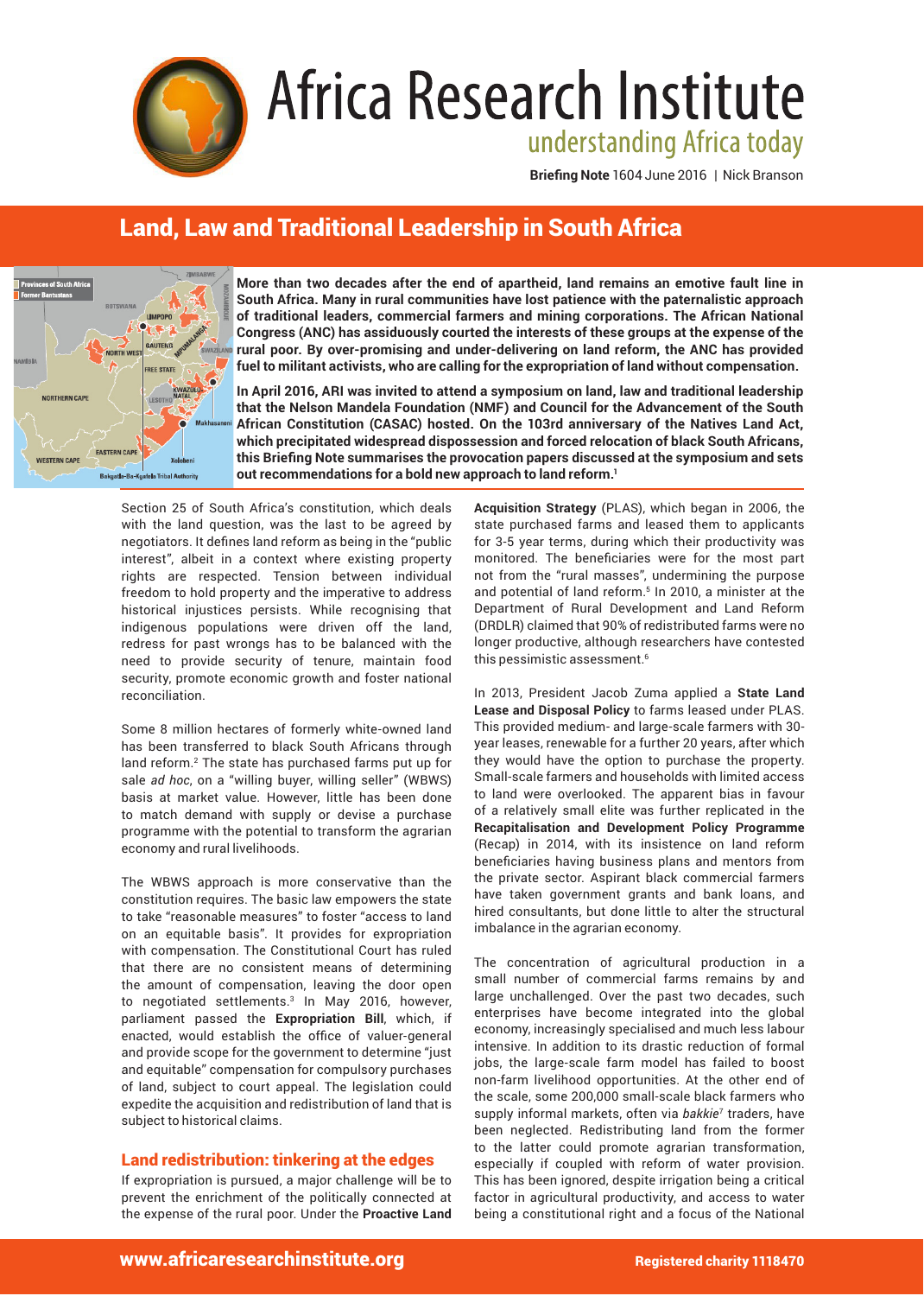Development Plan.

The emphasis in land reform on large-scale farms and racial inequality has been at the expense of satisfactorily addressing underlying grievances or the root causes of rural poverty. Issues of class and gender have been overlooked. The emergence of a new party, the Economic Freedom Fighters, led by former ANC Youth League president, Julius Malema, prompted the ANC to adopt a more radical position on land ahead of the 2014 elections. A **"50/50" policy**<sup>8</sup> proposed that those holding title to commercial farms would retain 50% ownership while ceding the balance to workers, with shareholdings determined by length of service, starting at 10 years. This followed a moratorium on farm equity share schemes based on an inquiry by the DRDLR into their effectiveness. Perversely, such a model creates an incentive for farm owners to lay off workers before they reach milestones to qualify for a shareholding. It provides landowners with a windfall of public funds and does nothing to protect farm dwellers from eviction.

## Tenure insecurity

Land tenure, or the legal right of ownership, has yet to be meaningfully reformed. There is a misguided sense that private property rights remain the "gold standard"; anything else is perceived as a second-tier category of ownership. Yet around 60% of South Africans hold rights to land and property outside of the formal system. The 50/50 policy would not provide title documents to the estimated 2 million labour tenants on commercial farms.

Approximately 5 million South Africans have been awarded Reconstruction and Development Programme (RDP) social housing without title deeds, while some 1.5 million possess inaccurate deeds to an RDP property. Siyabulela Manona, a director at Umhlaba Consulting Group, told ARI that some South Africans decided to accept RDP houses because that was what was on offer, even though it was not what they wanted.

"In Mqanduli, Eastern Cape, I spotted hundreds of RDP houses without curtains," says Manona. "On further inquiry, I was informed that the houses have been left empty because the majority of beneficiaries had migrated to cities in search of work. Those who remained used the homes as goat sheds." Without title deeds, beneficiaries of RDP houses are unable to sell the property. Many reside in city slums, unable to access housing grants because government records list them as owning an RDP property in their home district.

An estimated 3.3 million South Africans live in informal settlements without any formal proof of land rights, while a further 1.9 million inhabit backyard shacks in similarly precarious locations. Every year, parliament must renew the **Interim Protection of Informal Land Rights Act** of 1996 to secure the rights of about 17 million citizens residing on communal land.

Many groups that were forcibly relocated to the Bantustans – or so-called black "homelands" – during the apartheid era have established Communal Property Associations (CPAs) to hold restored or redistributed land.<sup>9</sup> Yet, in some locations traditional leaders have opposed such arrangements, sensing a challenge to what they perceive as their own rights to the land. On the platinum belt in North West province, for example, the Bakgatla-ba-Kgafela community had to litigate against

their chief to preserve their rights to administer restored land under a CPA.

# Courting the chiefs

For seven decades the ANC objected to the institution of chieftaincy, promising its abolition when it took power. In 1988, however, the party's position changed when it aligned with the newly established Congress of Traditional Leaders of South Africa, spying an opportunity to extend its support in rural areas. During its first decade in government, the ANC entertained demands from traditional leaders to become a fourth tier of government alongside national, provincial and municipal authorities.

In 2000, Zuma, then deputy president, promised to amend Chapter 7 of the constitution, which deals with local government, to reinstate certain historical powers and functions of traditional leaders. Although this never occurred, a 2015 ANC party paper presents traditional leaders as "a key driver of development in rural communities" and adds that their "'closeness to the people' is typically regarded as one of the key advantages of the institution."<sup>10</sup> These are attributes more usually associated with local government.

In rural South Africa, municipal government is responsible for service delivery but traditional leaders continue to play an important role, for example in conflict resolution. The legitimacy of contemporary traditional leadership is hotly debated. At the NMF-CASAC symposium, Jackie Dugard, associate professor at the University of the Witwatersrand, questioned whether South Africans realise that "traditional leadership, as it is today, was consolidated by colonial power and the apartheid regime".

Such power struggles are in part the legacy of a deal the ANC struck with chiefs ahead of the 2004 general election. In what was widely interpreted as vote-buying, parliament passed the **Traditional Leadership and Governance Framework Act** (TLGFA) in November 2003, and the **Communal Land Rights Act** (CLaRA) in February 2004. Traditional leaders in KwaZulu-Natal shifted their support from the Inkatha Freedom Party (IFP) to the ANC, enabling the ANC to win elections in the province for the first time. This came at a cost to genuine land reform, entrenching rather than dismantling apartheidera divisions over land rights and ownership.

# Echoes of apartheid

Controversially, the TLGFA reinstated, in the guise of traditional councils, the tribal authorities created under the 1951 Bantu Authorities Act, and provided scope for them to administer land. CLaRA proposed to transfer land and title deeds within areas defined by the 1951 legislation from the state to traditional councils led by chiefs. Individuals and families were to have tenure rights under customary law downgraded to "institutional use rights" to communal land. This would in effect have made rural citizens subjects of the chiefs – as they were in the Bantustans during apartheid.

As a potential "land grab", CLaRA attracted widespread opposition. Four groups that the Act would have deprived of formal land rights brought a case challenging the legislation. Two appellants had purchased land and two had been awarded land through restitution before finding it subsumed within an area subject to the jurisdiction of a chief.11 In 2010, CLaRA was ruled unconstitutional, albeit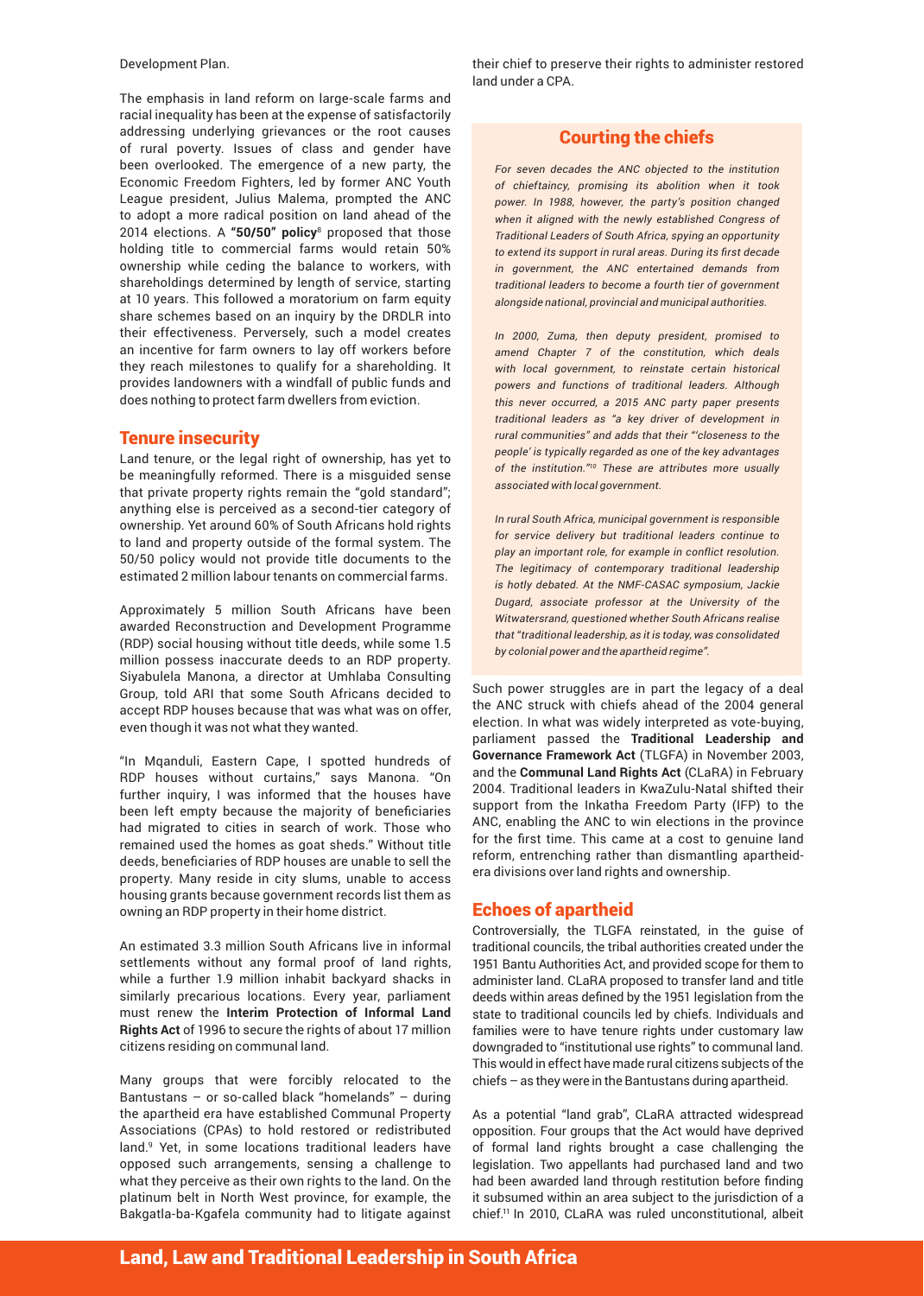on a technicality: South Africa's provinces had not been properly consulted about the legislation.

In 2014, a **Communal Land Tenure Policy** (CLTP) was prepared to address ongoing land tenure insecurity in the former Bantustans. The policy largely echoes CLaRA. Rather than legally securing land rights based on custom, or allowing land to be vested in CPAs, with their ostensibly democratic structures,<sup>12</sup> it proposed handing authority over land administration to traditional councils, which would be provided with legal title and award institutional use rights to individuals and families.

Under the CLTP, traditional councils would also become responsible for overseeing local investment and development, as well as natural resources on communal land. The implicit bargain was that chiefs would benefit from greater authority over local mining, infrastructure, and forestry projects in return for delivering rural votes for the ANC by wielding, if necessary, their discretionary power over land distribution in their communities.<sup>13</sup> This clientelist approach to governing was reminiscent of that adopted by the National Party in the Bantustans.

## Opportunities for enrichment

The government continues to connect land issues with the electoral cycle rather than seeking to resolve an issue that has the potential to be politically destabilising. Despite the fact that in August 2013 more than 20,000 land restitution claims were "settled" but not yet finalised or implemented, and about half of the land already acquired for restitution was still to be transferred to its intended beneficiaries, less than six weeks before the April 2014 general election the ANC re-opened the window for lodging new claims. The window had been closed on 31 December 1998.

The **Restitution of Land Rights Amendment Act** (RLRAA), which the National Council of Provinces passed on 27 March 2014, allows for claims until 30 June 2019. A month before its enactment, speaking at the opening of the National House of Traditional Leaders, Zuma told the chiefs to "find good lawyers" and "to look at the claims on behalf of your people".14 The decision to allow new claims that are likely to be settled with cash compensation or provide opportunities for traditional leaders belies a greater interest in "vote-catching and political theatre [than] meaningful rural change."15

King Goodwill Zwelithini is the most prominent leader to announce his intention to lodge a claim under the RLRAA. In his case, it may possibly be for the entire province of KwaZulu-Natal, including the city of Durban, and parts of neighbouring provinces. The king already administers one-third of the land in KwaZulu-Natal – some 2.8 million hectares – through the Ingonyama Trust, of which he is the sole trustee. Legislation stipulates that the trust must administer land "for the benefit, material welfare and social well-being" of local communities. However, it has tended to impose leases on those who have customary rights to the land – usually a weaker form of tenure that forces people to pay rent for land they in effect "own". In June 2016, King Zwelithini announced plans for those residing on Ingonyama Trust land to be awarded title deeds. Judge Jerome Ngwenya, chairman of the trust board, subsequently clarified that the task would take many years to conclude, and would require funds from central government to cover the cost of surveys and land audits.

The Ingonyama Trust has been criticised for authorising

mining activities without popular consultation. One wellknown example is in Makhasaneni, near Melmouth in northern KwaZulu-Natal, where the local chief granted permission for prospecting to the Indian mining company, Jindal, and its local partner, Sungu Sungu, without the written consent of the community.<sup>16</sup> The people confronted the chief, Thandazani Zulu, following the destruction of crops, death of livestock from poisoned water and damage to ancient family graves. Their leader apologised to the community for not consulting them, but insisted that Jindal be allowed to continue prospecting. The chief's brothers, employees of Jindal, have subsequently been accused of intimidating local activists.

This type of confrontation is not unique to KwaZulu-Natal. In Eastern Cape, Xolobeni, part of the Transkei homeland during apartheid, is now under the Amadiba Tribal Authority. Here, rural activists have opposed attempts by Australian company Mineral Commodities Limited and its local partner  $-$  in which the chief has an interest – to develop a titanium mine. In March 2016 Sikhosiphi 'Bazooka' Rhadebe, chairman of the Amadiba Crisis Community, was shot dead outside his home.

There is a growing feeling in South Africa that customary land rights are only respected in the absence of lucrative business opportunities. When presented with a choice between personal profit and rural livelihoods, some traditional leaders evidently opt for the former. By advancing the authority of traditional leaders at the expense of ordinary rural landholders, the proposed CLTP would only exacerbate the risk of chiefs ignoring the interests of citizens.

Aninka Claassens, a former adviser to the minister of land affairs now at the University of Cape Town, argues that "current policies are entrenching [the] legacy of exclusion, by bolstering the power of a small elite at the expense of the majority of rural South Africans."<sup>17</sup> This may help the ANC to secure votes, but in doing so the government is neglecting its constitutional obligation to address land tenure insecurity caused by apartheid discrimination.18

# *Inkosi yinkosi ngabantu* – "A chief is a chief by the people"<sup>19</sup>

Parliament is currently deliberating the **Traditional and Khoi-San Leadership Bill** (TKLB), which is intended to replace the TLGFA. The TKLB would empower Khoi-San leaders to administer the affairs of their people, wherever they are. As with the TLGFA, it would give chiefs jurisdiction over defined geographical areas, thus entrenching Bantustan-era boundaries and policies rather than reflecting customary practices. It provides no safeguards for land tenure and instead risks locking rural citizens into the tribal structures established under the 1951 Black Authorities Act. The TKLB exhibits many of the same shortcomings and potential to stir controversy as CLaRA, which the Constitutional Court struck down in 2010.

In what looks to many like further electioneering, the ANC appears intent on again trying to push the **Traditional Courts Bill** (TCB) through parliament, despite failed attempts in 2008 and 2012-13. The TCB would enable traditional courts to withdraw land rights from rural citizens without respecting existing accountability mechanisms such as the need for a *pitso* (community meeting). Widows would become particularly vulnerable to expulsion from land, because the legislation would maintain current patriarchal practices that restrict women from representing